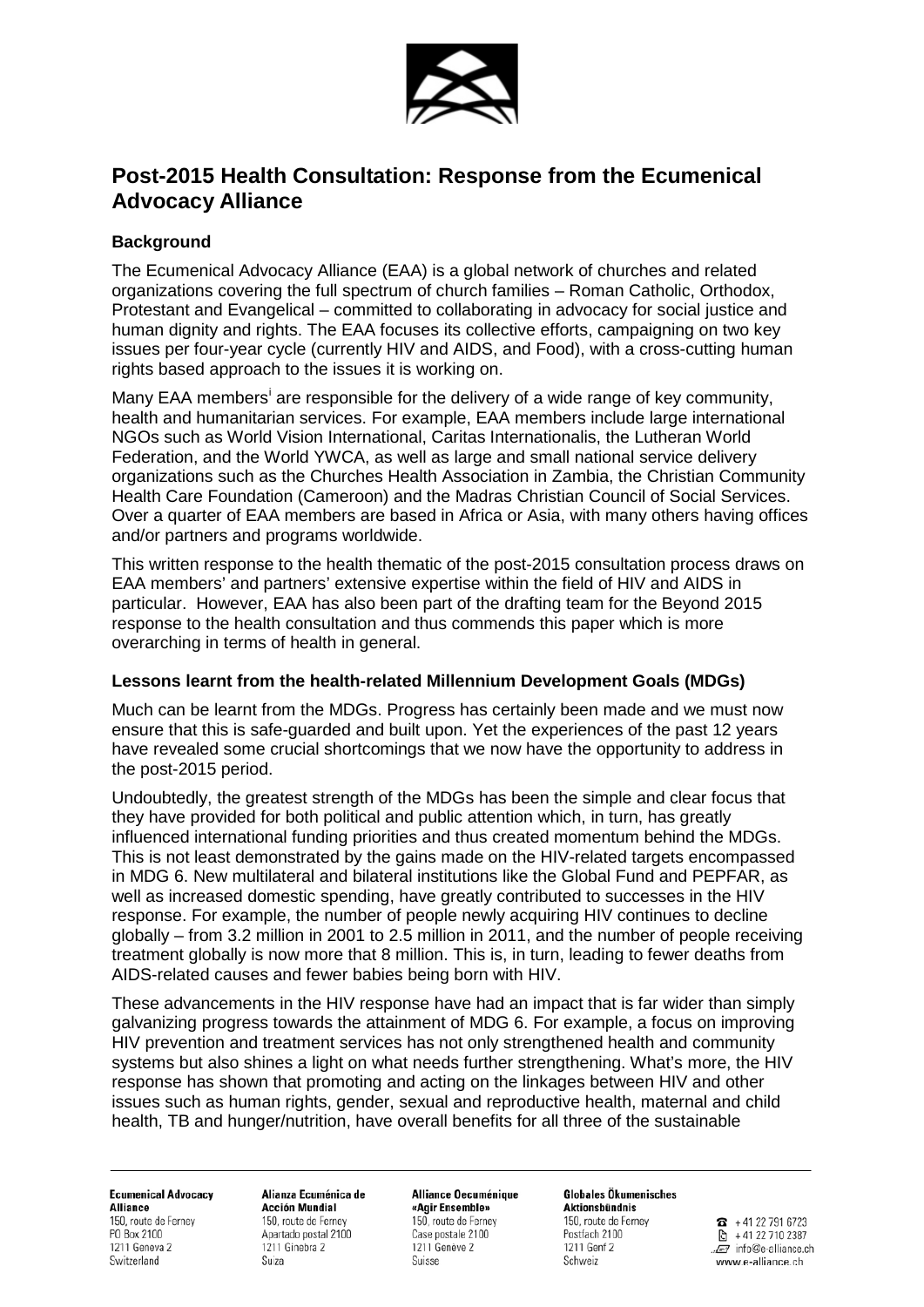development pillars: economic, social and environmental, as well as for the attainment of the other seven MDGs and other health outcomes.

Acting on these linkages is crucial for a comprehensive response to HIV, and will be crucial for extending HIV treatment to the other 8 million people who still need it but do not yet have it. Indeed, it is this reality that points to a fundamental weakness in the design of the MDGs: They do not articulate the synergies between the individual goals and thereby there were missed opportunities for coordination and efficiency. For example, MDG 3 is key for achieving the HIV targets of MDG 6, yet the gender response within HIV initiatives remains inadequate. Even within MDG 6 itself, efforts to address tuberculosis are seldom linked closely enough with HIV responses, despite intrinsic linkages between these two diseases. And, in terms of the other two health-related MDGs (4 and 5) as well as MDG 6, crosscutting issues integral to their achievement, such as sexual and reproductive health, the elimination of gender-based violence, and human dignity and rights for all, are not included in the MDG framework at all.

As a result, advances towards achieving the MDGs have not fostered equal progress and have actually resulted in increased inequality both within and between countries. Again, the HIV response provides a telling picture in this respect: Access to treatment for children lags far behind that of adults, and equal access to treatment for other key populations, such as sex workers, people who inject drugs and men who have sex with men, also remains an unmet challenge of the global HIV response.

It is vital, therefore, that the synergies between various global goals are better articulated in the post-2015 period so that collaboration and efficiencies between various development focuses are harnessed and placed within an overall framework that promotes human dignity, rights and health for all.

## **Framing health in the post 2015 agenda**

Based on the lessons learned, the careful framing of health in the post 2015 agenda is crucial in order to ensure that the centrality of health to advances in other sectors is adequately reflected at the same time as seeing the right to health as a goal in its own right. Therefore, echoing the Beyond 2015 submission, we suggest that health is framed in two ways:

### *1. At least one overall health goal with disease-specific targets*

Such a goal should promote access to affordable and quality health services for all, and thus the realization of the right to health. Universal health care coverage, including universal access to HIV prevention, treatment, care and support, should be a key part of this goal as long it does not focus solely on health care systems but also addresses social and structural barriers such as stigma and discrimination which often prevent the most marginalized and vulnerable populations from accessing health care services.

In order to ensure that gains made in the 2000-2015 period are not lost but built upon, clear disease-specific targets, including for HIV and AIDS, must also be encompassed in the overall health goal, and these targets must facilitate scale-up to responses thus far. For example, the post-2015 period should provide a framework within which concerted financial and political commitments to achieving an AIDS-free generation are leveraged, as this could indeed become a triumph of the post-MDG era.

Other illnesses that need to be included among the disease-specific targets are tuberculosis, malaria, and non-communicable chronic diseases, particularly cancer, cardio-vascular disease and respiratory disease.

### *2. Explicit health-related targets and indicators integrated into other global goals*

In order to systematize and strengthen the links between HIV and other relevant sectors, such as trade, education, gender, sexual and reproductive health, food/nutrition, water